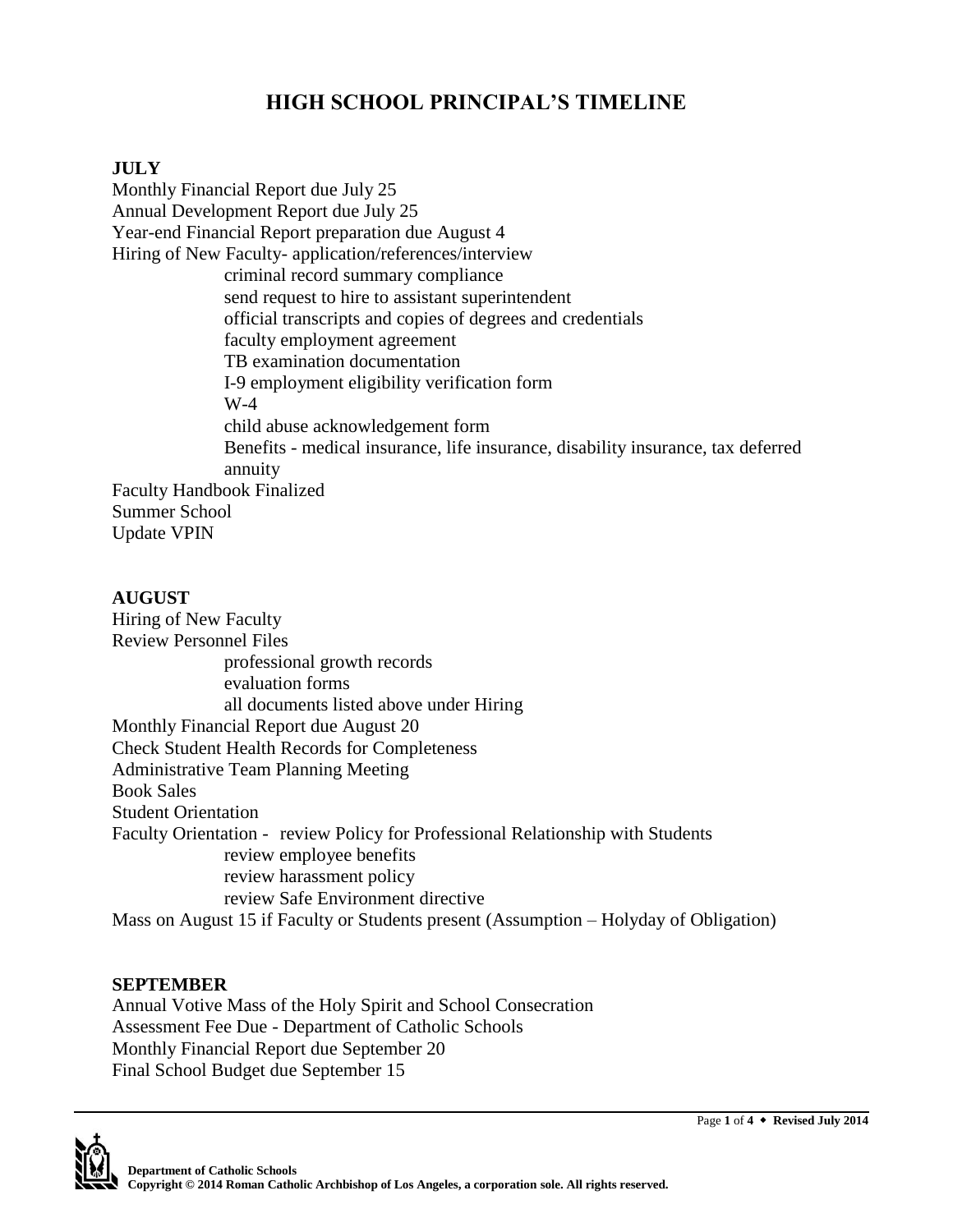Submit Master Schedule, Non-Discrimination Policy, Faculty and Student Handbooks Back to School Night Principals' Fall Meeting and Annual CAA meeting Faculty Meeting - Evaluative Committee election Prepare Recruitment Materials and Application Packets for New Students Recruitment Planning Recruitment begins Fire and Earthquake Drills Feeder School Articulation Planning Financial Development Planning Spiritual Development Planning Faculty Supervision Planning Faculty Faith Formation

### **OCTOBER**

Monthly School Mass School Census due October 1 Monthly Financial Report due October 20 Annual Principals' Overnight Retreat and Dinner Recruitment continues Faculty Faith Formation

# **NOVEMBER**

Monthly School Mass – All Saints Day November 1– Holyday of Obligation (All Souls Day if November 1 on weekend) CEF Financial Aid and Tuition Award Applications Monthly Financial Report due November 20 Annual Leadership Conference Recruitment continues (Open House)

#### **DECEMBER**

Advent Penance Service and Confessions Monthly School Mass – Immaculate Conception December 8– Holyday of Obligation (Our Lady of Guadalupe December 12 if December 8 on weekend) Monthly Financial Report due December 20 Recruitment continues Curriculum Planning for Next Year (Open House) Final Exams



Page **2** of **4 Revised July 2014**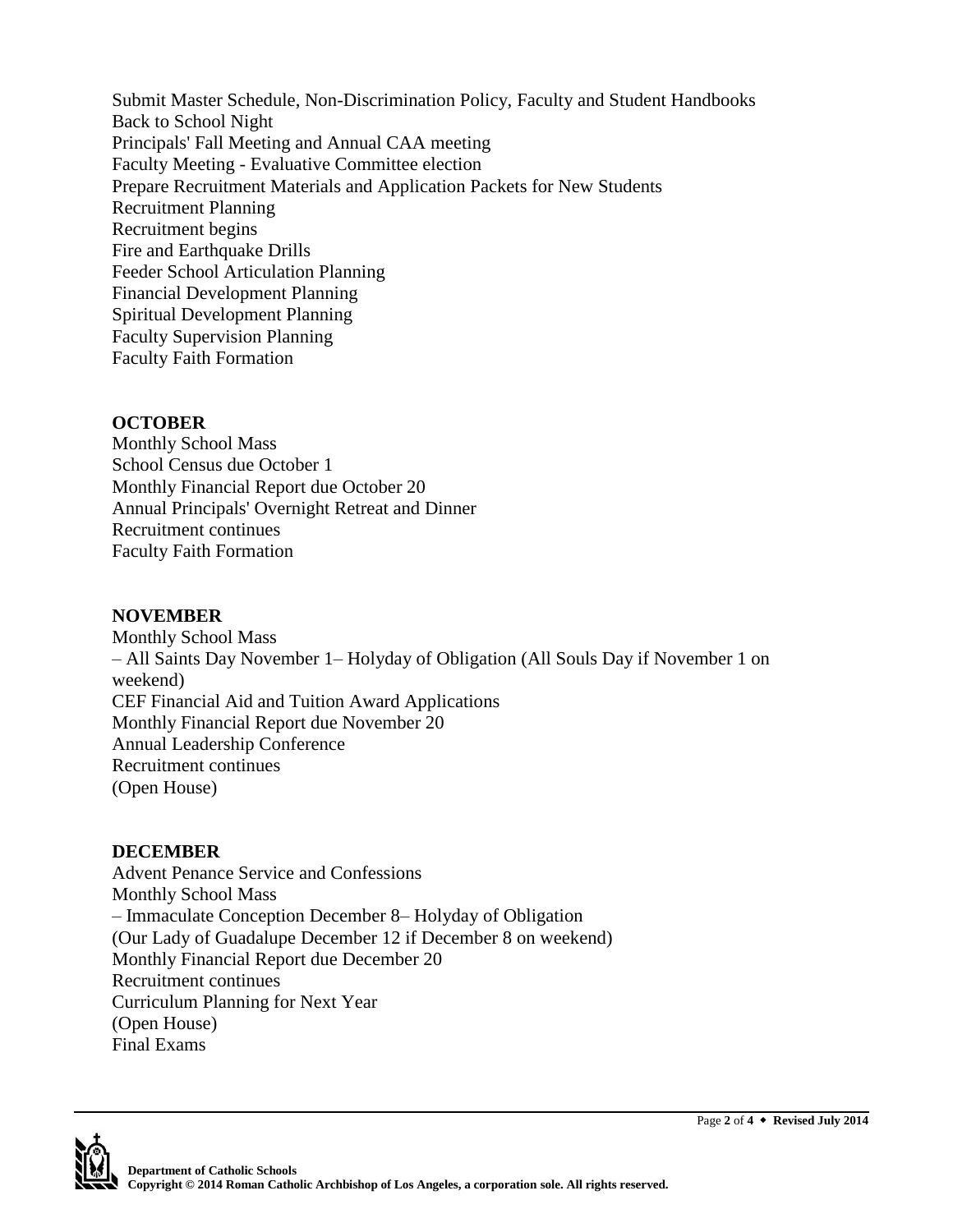# **JANUARY**

Monthly Financial Report due January 20 Distribute W-2's and IRS Form 1099 to School Employees and Contractors Sales Tax Forms Filed With the Board of Equalization by January 31 Senior Parent Meeting regarding FAFSA Principals' Winter Meeting Recruitment continues (Open House) Annual School Enrollment Novena Entrance Exam  $-1$ <sup>st</sup> Saturday after Martin Luther King Holiday Annual National Catholic Schools Week and Monthly School Mass

# **FEBRUARY**

Admissions Committee work including student/parent interviews Monthly School Mass on Ash Wednesday Online Surveys Principal Position Intent Form Teacher Intent to Return Form Begin Work on Preliminary School Budget for Next Year Monthly Financial Report due February 20 W-2, W-3, and IRS Form 1099 Sent to Social Security Administration by February 28 Student Recipient for Christian Service Award due second Friday Teacher Nominee for Christian Service Award due second Friday Financial Aid and Tuition Award Applications (Publish Academic Catalog)

# **MARCH**

Lent Penance Service and Confessions (as close to Holy Week as possible) Monthly School Mass WCEA/WASC Volunteer Form submission Monthly Financial Report due March 20 Annual Religious Education Congress Admissions Committee Work Financial Aid Committee Acceptance Packet Prepared and Mailed (Articulation Meeting with Feeder School Personnel) Annual Christian Service Awards Mass Work on Preliminary School Budget for Next Year (Student Registration)

**APRIL** Monthly School Mass Principals' Spring Meeting



Page **3** of **4 Revised July 2014**